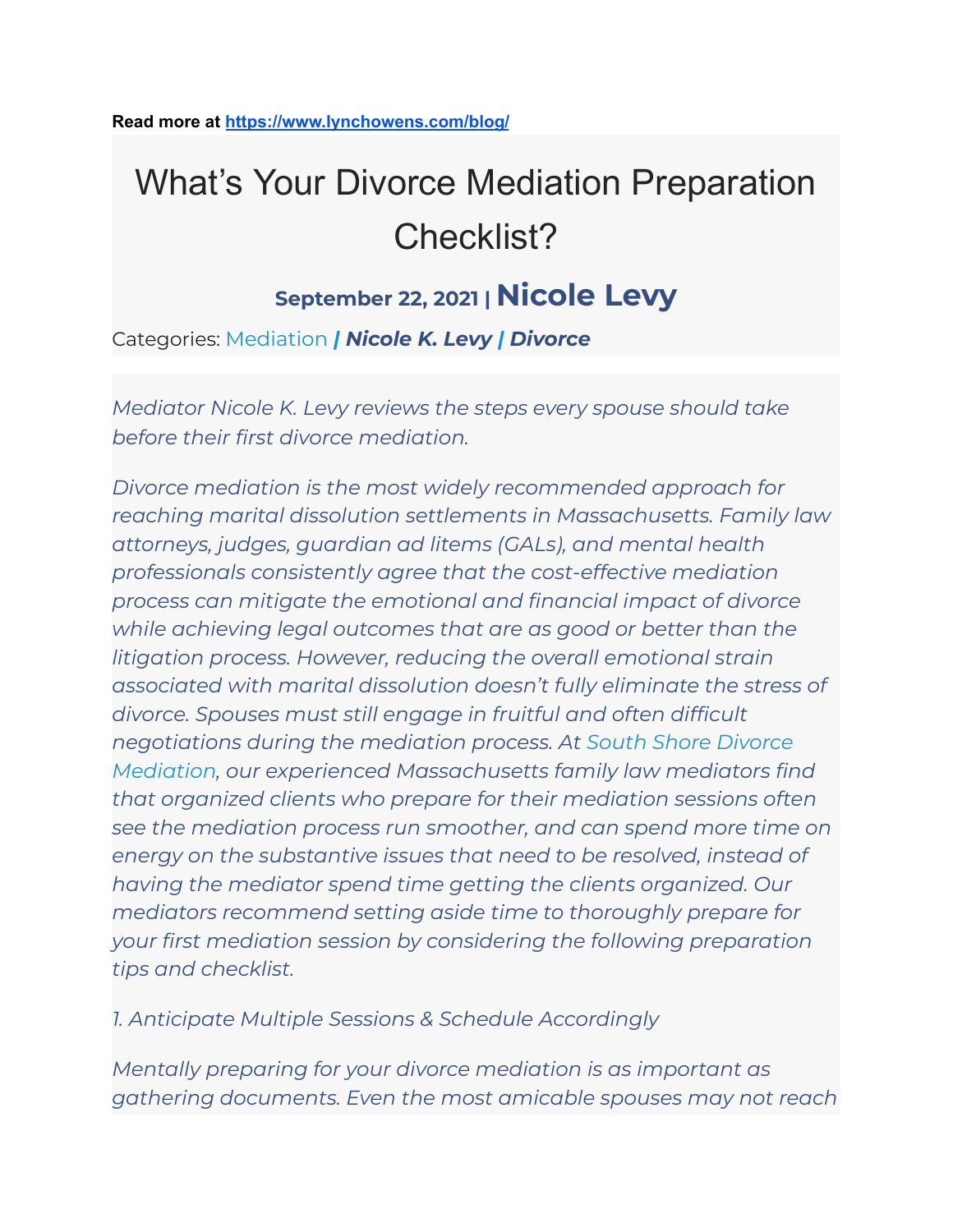*settlements in a day. Indeed, many spouses are not aware of the full range of issues that must be addressed in a divorce until their mediator has reviewed a list of issues with the clients. The average mediation process generally takes four to twelve weeks, with multiple sessions throughout this period. However, each mediation is unique. Some divorces may resolve in a shorter period of time, while others may need less frequent sessions and take longer overall. Rushing to end your marriage may seem tempting, but patience is often an important element in the mediation process. Moreover, it is important to remember that while mediation may take months, [litigation](https://madivorcemediators.com/the-benefits-of-divorce-mediation-over-litigation/) can take [years.](https://madivorcemediators.com/the-benefits-of-divorce-mediation-over-litigation/) We recommend scheduling at least two sessions with your mediator in advance and blocking out time before and after your sessions to gather documents, meet with private counsel and/or a therapist, and conduct some basic research on the divorce process. By understanding the time commitment required to reach a mutually beneficial divorce settlement, spouses can avoid coming to sessions unprepared and spending time and money needlessly.*

#### *2. Consider Desired Outcomes & Applicable Family Laws*

*Spouses should consider their [divorce-related](https://madivorcemediators.com/importance-defining-goals-divorce-mediation/) goals before attending their first mediation session. It's important to discuss your desired outcomes with one another, if you are able, such as retaining sole control of your business. If discussing specific divorce outcomes proves challenging, we recommend that spouses strive to understand one another's interests, where a spouse's [interests](https://madivorcemediators.com/understanding-interests-vs-positions-divorce-mediation/) tends to drive his or her [positions](https://madivorcemediators.com/understanding-interests-vs-positions-divorce-mediation/) during the mediation. Ideally, spouses can enter mediation with some understanding of the basic areas of agreement, clear disagreement, and the negotiable and non-negotiable issues where compromise may be achieved. Consider some the following topics that spouses should generally address during mediation as an example only:*

*● The terms and enforceability of prenuptial [agreements,](https://malegislature.gov/laws/generallaws/partii/titleiii/chapter209/section25) if any;*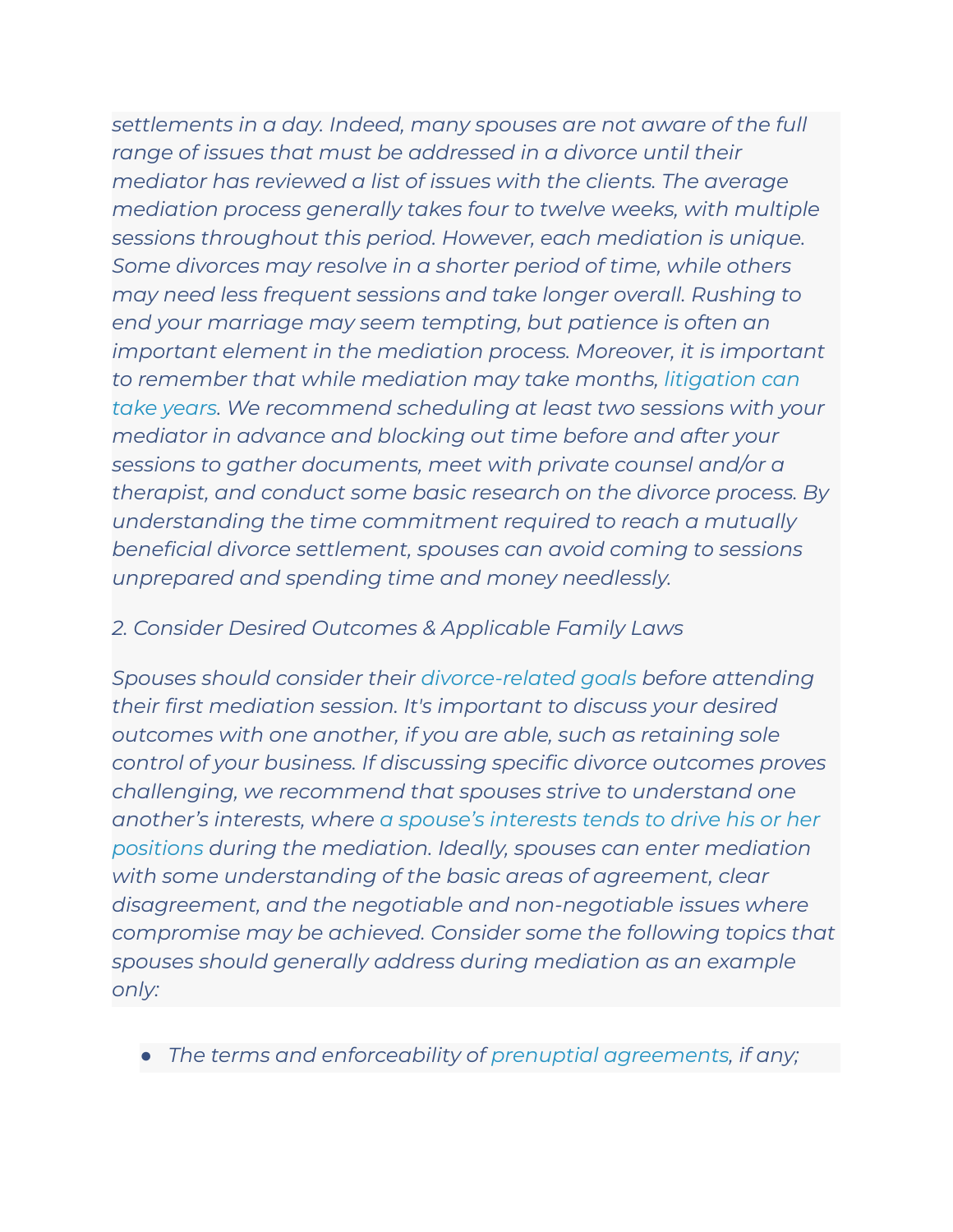- *● Value and [classification](https://madivorcemediators.com/splitting-complex-assets-in-a-high-net-worth-divorce-mediation/) of property, i.e., premarital, family or [business](https://madivorcemediators.com/divorce-mediation-for-small-business-and-family-business-owners/) assets, if any;*
- *● [Division](https://madivorcemediators.com/divorce-mediation-helps-spouses-divide-marital-property-fairly/) of assets between spouses;*
- *● [Child-related](https://madivorcemediators.com/mediating-tips-child-custody-parenting-time/) goals, such as parenting schedules, support, and future decisions;*
- *● [Communication](https://madivorcemediators.com/setting-boundaries-divorce-co-worker-rule/) preferences and dispute resolution [procedures](https://madivorcemediators.com/shuttle-diplomacy-helps-resolve-high-conflict-divorce-mediations/);*
- *● Child [custody,](https://madivorcemediators.com/mediating-child-custody-agreements-parenting-time-protects-families/) including legal custody and [physical](https://madivorcemediators.com/mediating-shared-physical-custody-agreements-massachusetts/) custody;*
- *● [Alimony](https://madivorcemediators.com/divorce-mediation-keeps-alimony-focus-future/) (spousal support);*
- *● Assignment of debts and tax [liability;](https://madivorcemediators.com/tax-implications-of-a-divorce-make-having-a-mediator-who-knows-tax-law-critical/)*
- *● Additional child related [expenses,](https://madivorcemediators.com/joint-bank-accounts-can-assist-co-parenting/) i.e., purchasing vehicles or paying for extracurricular activities; and,*
- *● Income calculations, especially if spouses have substantial assets, are [self-employed,](https://madivorcemediators.com/divorce-mediation-for-small-business-and-family-business-owners/) or have income not reported on tax returns.*

*Divorce [mediators](https://madivorcemediators.com/mediators/) – normally [experienced](https://www.lynchowens.com/attorneys/) family law attorneys – work to help divorcing spouses understand how to prepare and enter an agreement consistent with [Massachusetts'](https://madivorcemediators.com/basic-legal-arguments-help-non-lawyers-divorce-mediation/) domestic relations laws and identify the primary areas of dispute and resolution between spouses.*

## *3. Prepare for Unexpected Disagreements*

*Even spouses that begin mediation in complete agreement about child [custody](https://madivorcemediators.com/mediating-child-custody-agreements-parenting-time-protects-families/) and property [distribution](https://madivorcemediators.com/divorce-mediation-helps-spouses-divide-marital-property-fairly/) can find themselves disagreeing about unexpected issues that. Sometimes it is not even a disagreement between the spouses, but a third party, like a bank or an educational institution, that creates an issue with the agreement. For example, sometimes one or both spouse's preferred child custody or child support arrangement is inconsistent with common practices or is unlikely to be approved by a judge. In many instances, spouses will agree on a broad legal principle - such as a "50/50 division of asses" only to find some differences of opinion on related sub-issues, such as which party will keep the [martial](https://www.lynchowens.com/blog/2019/october/can-i-keep-the-marital-home-in-my-divorce-/) home following the divorce. It's the mediator's job to help spouses develop detailed divorce settlements that will be approved by a judge and also minimize the risk of future*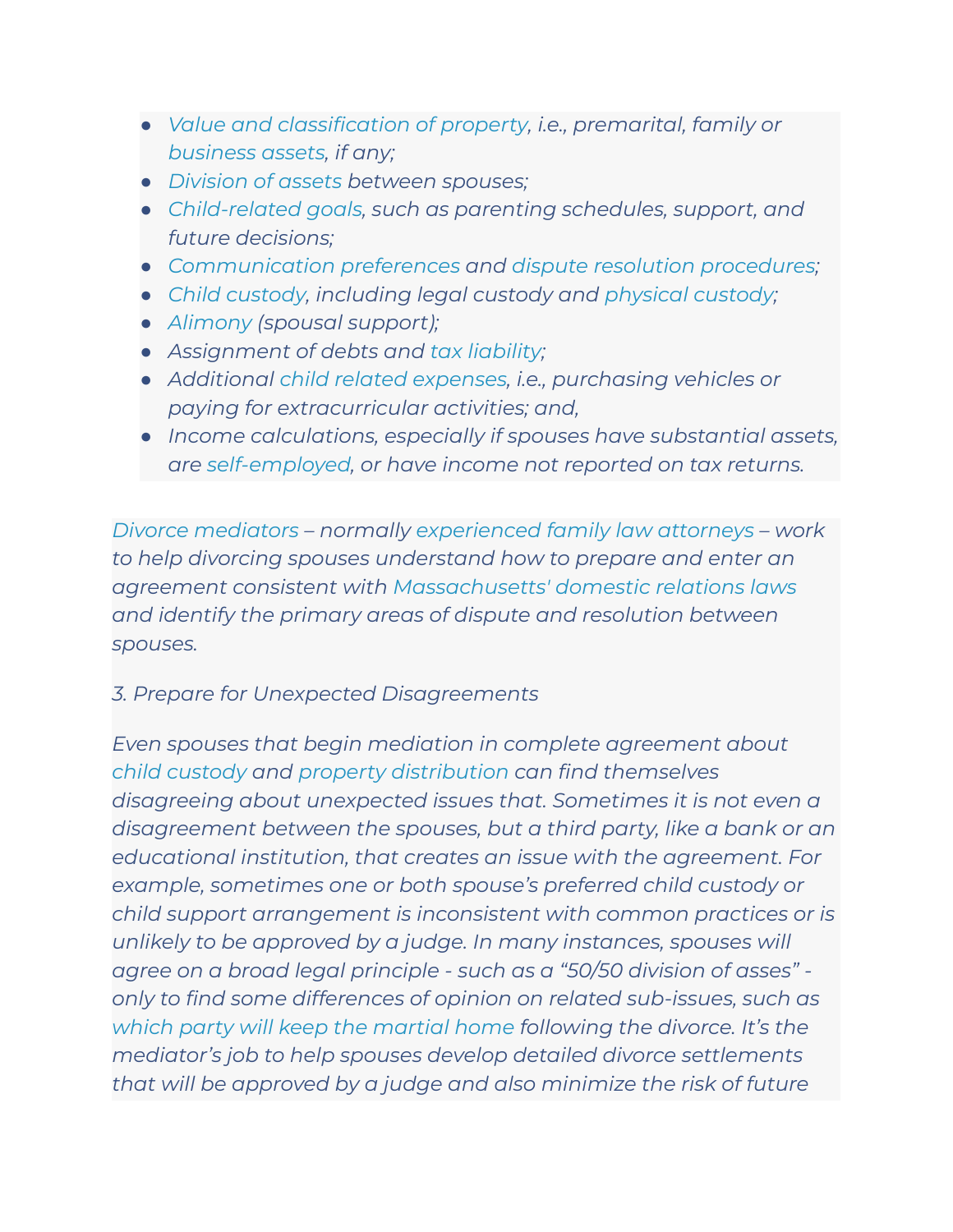*litigation. As such, expect the mediator to raise issues you or your spouse may not have considered. Many spouses find they unexpectedly disagree about certain income calculations, the value of individual assets, and child-related sub-issues, such the [children's](https://madivorcemediators.com/child-custody-the-benefits-of-mediating-holiday-schedules/) holiday or vacation [schedule.](https://madivorcemediators.com/child-custody-the-benefits-of-mediating-holiday-schedules/) This is a normal part of the divorce mediation process. By anticipating some level of disagreement, spouses can overcome negative emotions during the [mediation](https://madivorcemediators.com/overcoming-negative-emotions-mediation-process/) [process.](https://madivorcemediators.com/overcoming-negative-emotions-mediation-process/) Meanwhile, identifying areas of disagreement early in the mediation allows the mediator to balance areas of cooperation and disagreement in a manner that allows spouses to build trust and positive momentum before tackling the hardest issues.*

#### *4. Calculate your Post-Divorce Budget*

*Each spouse's financial position generally changes during and after the divorce process. Most spouses must now maintain separate households (sometimes large enough to accommodate children) and reestablish their financial independence. Unanticipated financial stress is the top reason ex-spouses petition courts to modify [spousal](https://madivorcemediators.com/mediating-modifications-child-support-alimony-coronavirus/) or child support [obligations](https://madivorcemediators.com/mediating-modifications-child-support-alimony-coronavirus/) or litigate the divorce itself. It is important for spouses to Consider working with a financial [professional](https://madivorcemediators.com/how-to-use-financial-experts-in-divorce-mediation/) together to aid you throughout the mediation if necessary. This can assist you both in avoiding potential tax consequences, and ensuring that you are making a decision that is overall the most beneficial. Also consider working with financial professional independently to calculate your post-divorce budget before beginning mediation. This can prevent you from waiving [transitional](https://malegislature.gov/Laws/GeneralLaws/PartII/TitleIII/Chapter208/Section52) alimony or sacrificing certain marital property rights. Individuals should also consider the [potential](https://madivorcemediators.com/tax-implications-of-a-divorce-make-having-a-mediator-who-knows-tax-law-critical/) tax [consequences](https://madivorcemediators.com/tax-implications-of-a-divorce-make-having-a-mediator-who-knows-tax-law-critical/) of divorce. For example, co-parents must generally alternate who claims dependency benefits and file individual tax returns. Health and life insurance premiums might also increase after divorce. While our experienced Massachusetts divorce mediators can help spouses understand the customary financial impact of divorce, it's important to understand your future financial needs before [signing](https://madivorcemediators.com/mediated-divorce-agreements-less-likely-violated/) divorce [settlements.](https://madivorcemediators.com/mediated-divorce-agreements-less-likely-violated/) This includes considering the individual cost of housing, home maintenance, utilities, insurance, after-school activities,*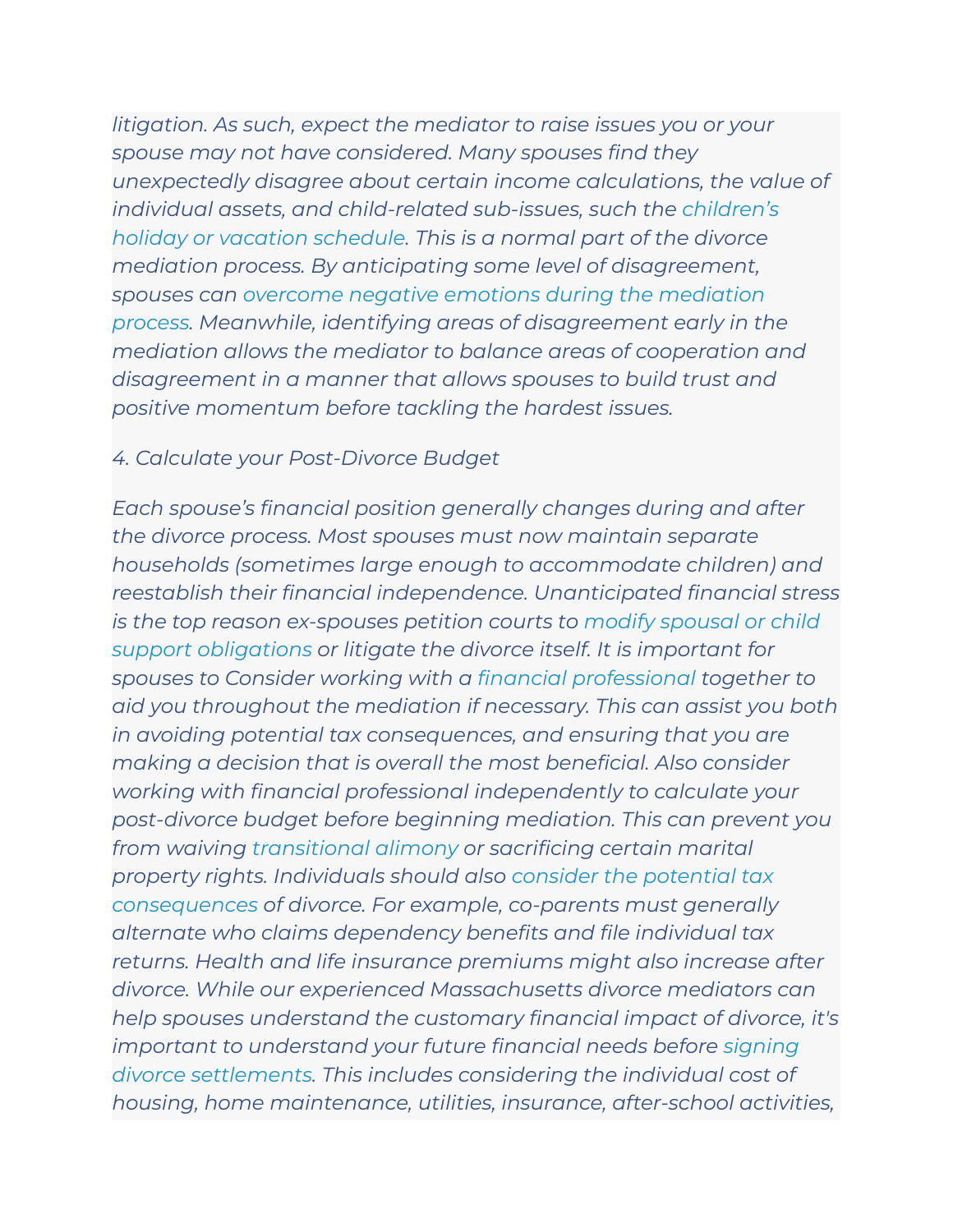*food, childcare, pets, vehicles, retirement contributions, holidays, birthdays, and vacations.*

## *5. Gather Financial Documents & Vital Records*

*Mediation can be delayed when spouses must review certain income, tax, ownership, and identity documents before finalizing their divorce agreement. Locating and copying/scanning official copies of the following documents before the first [mediation](https://madivorcemediators.com/what-3-things-should-i-bring-to-my-first-divorce-mediation-session/) session can accelerate the mediation process:*

- *● The past 3-5 years of federal and state tax returns*
- *● W-2s, 1099s, and paystubs*
- *● Home deeds*
- *● Joint bank account statements*
- *● Mortgage and loan information*
- *● Private student loan and debt statements, i.e., financed home appliances or cell phones*
- *● Vehicle ownership and registration documents*
- *● Credit card, bank, and individual assets statements*
- *● Retirement/pension account statements and insurance declarations*
- *● Children's health and school records (if relevant)*
- *● Children's birth and adoption certificates*
- *● Marriage certificate and name change orders*
- *● Previous court orders related to custody, divorce, and alimony*
- *● Utility bills*
- *● Medical bills and health insurance declarations*
- *● Wills, healthcare proxies, and trust documents*
- *● Prenuptial or marital contracts*

*These documents help certified divorce mediators clarify and confirm the status of property, estimate child support, and calculate potential alimony.*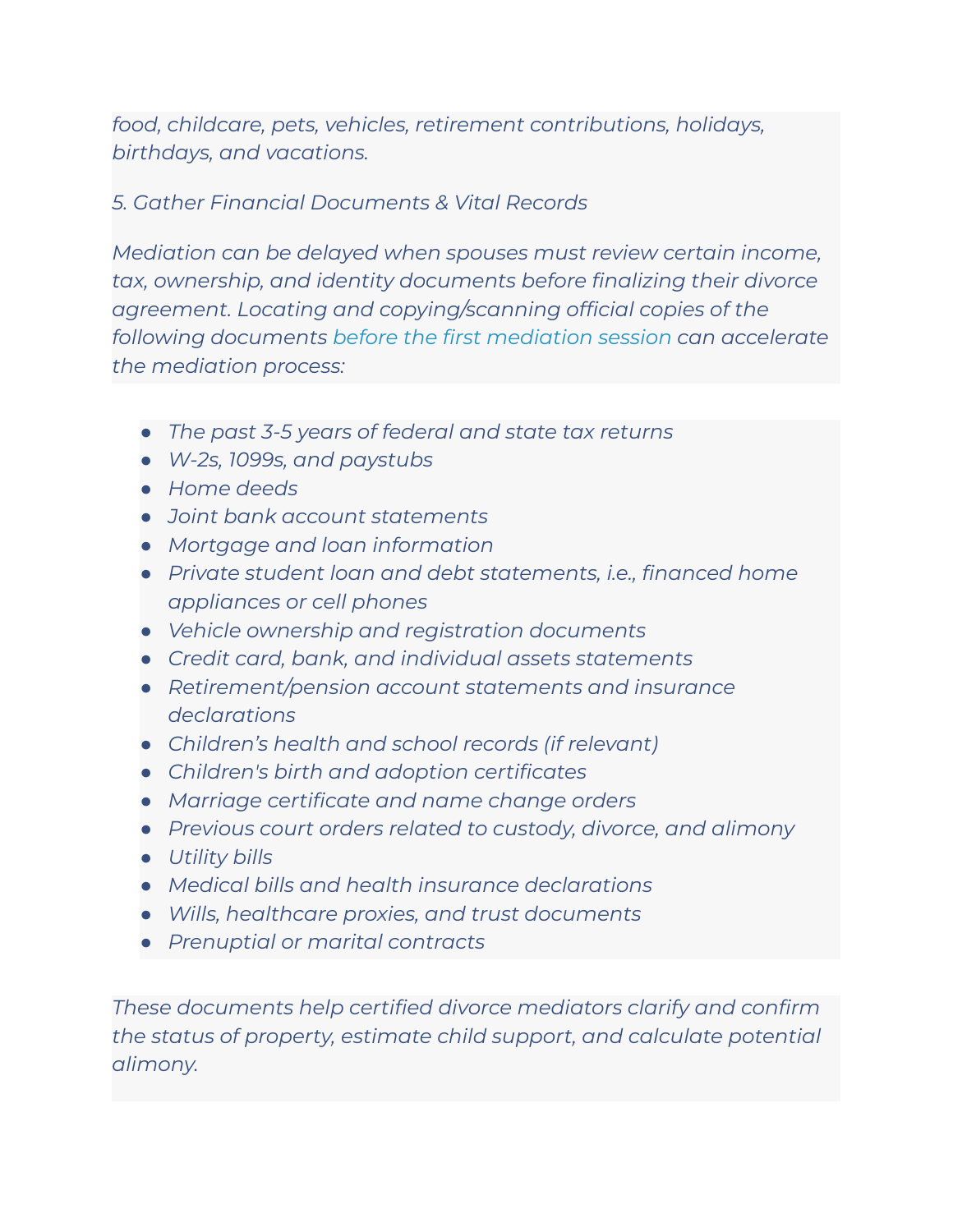#### *6. Consider consulting with a Mediation Coach*

*We have blogged on many occasions about the [benefits](https://madivorcemediators.com/mediation-coaches-help-in-divorce/) of [using](https://madivorcemediators.com/how-hiring-a-mediation-coach-can-help-you-cope-with-the-divorce-mediation-process/) a [mediation](https://madivorcemediators.com/mediation-coaching/) coach. Mediation coaches assist spouses with everything from [understanding](https://madivorcemediators.com/basic-legal-arguments-help-non-lawyers-divorce-mediation/) basic legal arguments, to aiding negotiations in high conflict divorce [mediations.](https://madivorcemediators.com/increased-role-mediation-coaches-shuttle-mediation/) Mediation coaches help offset the advantages of a spouse with greater knowledge or sophistication of financial issues, help spouses plan their mediation coals, and provide valuable advice to spouses about how to negotiate in the mediation context. Although many spouses successfully mediation their divorce without a coach, hiring the right mediation coach can significantly improve a spouse's understanding of the mediation process while increasing the changes of a favorable negotiation.*



# *Get Help Preparing for Divorce Mediation*

*The experienced mediators at South Shore Divorce [Mediation](https://madivorcemediators.com/) might help spouses schedule and prepare for their first divorce mediation session. By considering the above mediation checklist, spouses may accelerate divorce settlement proceedings. Discuss your divorce with our dedicated Massachusetts mediators by calling (718) 253-2049 or connecting with us [online](https://madivorcemediators.com/contact/). Schedule a mediation with [Nicole](https://www.lynchowens.com/attorneys/nicole-k-levy/) K. Levy today at (781) 253-2049 or send her an [email](https://madivorcemediators.com/contact/).*

*Nicole is a divorce mediator, conciliator and mediation coach for South Shore Divorce Mediation, with offices in Hingham, Massachusetts and East Sandwich, Massachusetts. She is also a*